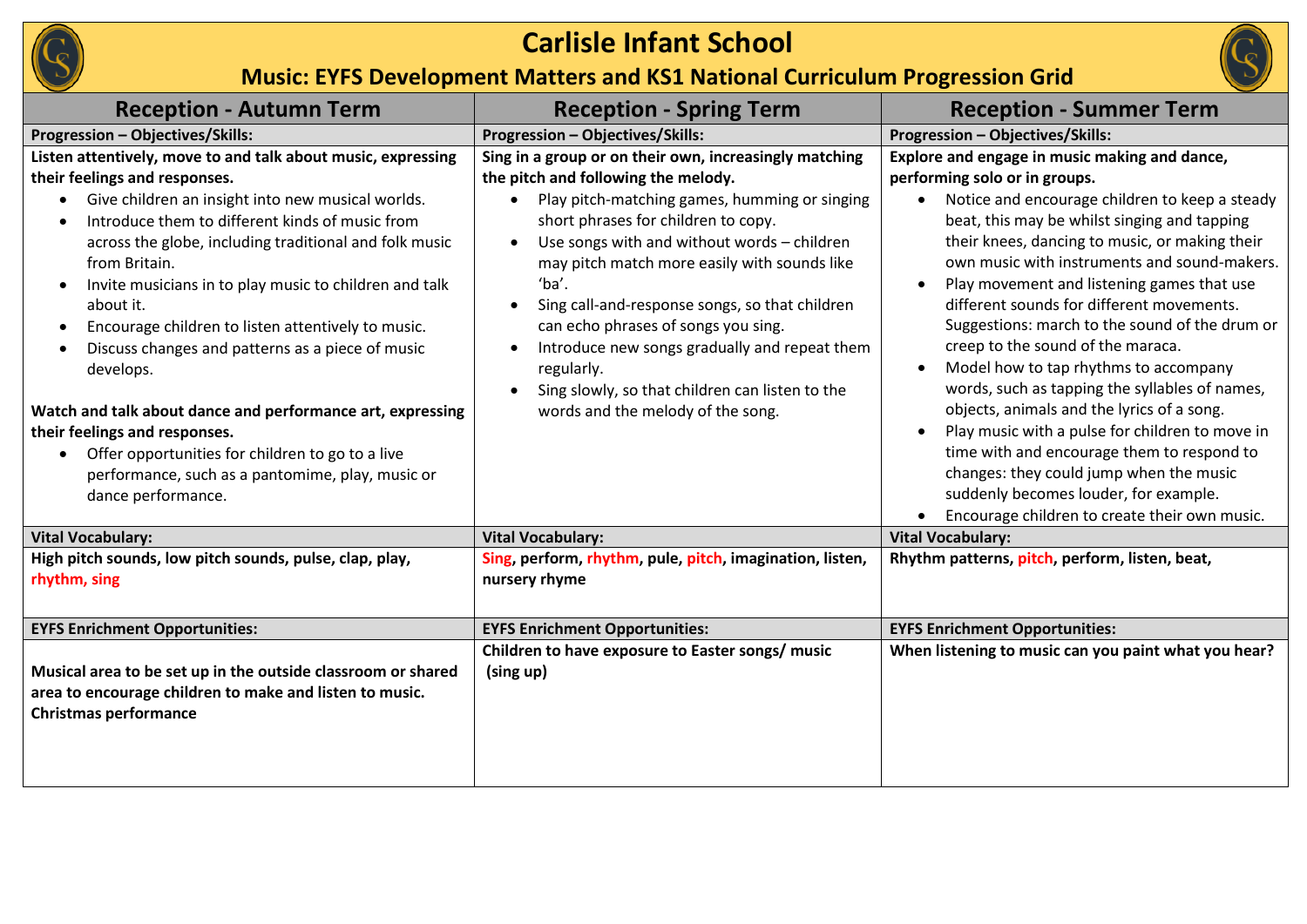| <b>Carlisle Infant School</b><br><b>Music: EYFS Development Matters and KS1 National Curriculum Progression Grid</b>                                                                                                                                                                                                                                                                                                                                                                                                                                                                                                                                                                                                                                                                             |                                                                                                                                                                                                                                                                                                                                                                                                                                                                                                                                                                                                                                                                                                                                                                       |                                                     |                                                                                                                                                                                                                                                                                                                                                                                                                                                                             |  |  |  |
|--------------------------------------------------------------------------------------------------------------------------------------------------------------------------------------------------------------------------------------------------------------------------------------------------------------------------------------------------------------------------------------------------------------------------------------------------------------------------------------------------------------------------------------------------------------------------------------------------------------------------------------------------------------------------------------------------------------------------------------------------------------------------------------------------|-----------------------------------------------------------------------------------------------------------------------------------------------------------------------------------------------------------------------------------------------------------------------------------------------------------------------------------------------------------------------------------------------------------------------------------------------------------------------------------------------------------------------------------------------------------------------------------------------------------------------------------------------------------------------------------------------------------------------------------------------------------------------|-----------------------------------------------------|-----------------------------------------------------------------------------------------------------------------------------------------------------------------------------------------------------------------------------------------------------------------------------------------------------------------------------------------------------------------------------------------------------------------------------------------------------------------------------|--|--|--|
| <b>National Curriculum</b><br>use their voices expressively and creatively by singing songs and speaking chants<br>and rhymes<br>play tuned and untuned instruments musically                                                                                                                                                                                                                                                                                                                                                                                                                                                                                                                                                                                                                    |                                                                                                                                                                                                                                                                                                                                                                                                                                                                                                                                                                                                                                                                                                                                                                       | recorded music<br>dimensions of music               | listen with concentration and understanding to a range of high-quality live and<br>experiment with, create, select and combine sounds using the inter-related                                                                                                                                                                                                                                                                                                               |  |  |  |
| Year 1 - Autumn Term                                                                                                                                                                                                                                                                                                                                                                                                                                                                                                                                                                                                                                                                                                                                                                             | <b>Year 1 - Spring Term</b>                                                                                                                                                                                                                                                                                                                                                                                                                                                                                                                                                                                                                                                                                                                                           |                                                     | <b>Year 1 - Summer Term</b>                                                                                                                                                                                                                                                                                                                                                                                                                                                 |  |  |  |
| <b>Progression - Objectives/Skills:</b>                                                                                                                                                                                                                                                                                                                                                                                                                                                                                                                                                                                                                                                                                                                                                          | <b>Progression - Objectives/Skills:</b>                                                                                                                                                                                                                                                                                                                                                                                                                                                                                                                                                                                                                                                                                                                               |                                                     | Progression - Objectives/Skills:                                                                                                                                                                                                                                                                                                                                                                                                                                            |  |  |  |
| <b>Hey You</b><br>• Learning the differences between pulse, rhythm and pitch<br>and to learn how to rap through old school hip hop style<br>music.<br>Focus on using voices and bodies to create the rhythm and $\bullet$<br>$\bullet$<br>pulse.<br>• Use the composition for Hey You to create your own<br>composition and explore the different sounds the notes<br>are.<br>• Link to the glockenspiel by experimenting with those<br>notes. Children to play the pulse using specific notes in the<br>glockenspiel.<br>Rhythm In The Way We Walk<br>• Using Rhythm In The Way We Walk (Reggae style) and The<br>Banana Rap (Hip Hop style).<br>• Listen & Appraise other styles of music<br>Continue to embed the interrelated dimensions of music<br>$\bullet$<br>through games and singing. | In the Groove<br>Listening and appraising a variety of music styles<br>such as Blues, Baroque, Latin, Bhangra, Folk and<br>Funk.<br>Children to use a range of percussion instruments to<br>maintain the pulse of the song.<br>Experiment with different sounds and patterns at<br>the same time.<br><b>Round and Round</b><br>Learning about the different dimensions of music<br>(pulse, rhythm, pitch etc.), singing and playing<br>instruments through a Bossa Nova Latin style.<br>Improvise with Round and Round using our voices<br>and the glockenspiel.<br>Improvise with Round and Round using the<br>glockenspiel.<br>Create a performance opportunity using the voice,<br>instruments and glockenspiel.<br>Create a performance opportunity using untuned |                                                     | <b>Your Imagination</b><br>Listening and appraising, composing and<br>performing.<br>Playing tuned and untuned instruments to the<br>songs.<br>Creating their own compositions in groups and<br>performing to each other.<br><b>Reflect, Rewind and Replay</b><br>Listen and Appraise classical music<br>Composition.<br>History of music.<br>Play instruments with songs.<br>Identifying the difference between beat and<br>rhythm.<br>Theory of the composition of music. |  |  |  |
| <b>Vital Vocabulary:</b>                                                                                                                                                                                                                                                                                                                                                                                                                                                                                                                                                                                                                                                                                                                                                                         | instruments and the glockenspiel.<br><b>Vital Vocabulary:</b>                                                                                                                                                                                                                                                                                                                                                                                                                                                                                                                                                                                                                                                                                                         |                                                     | <b>Vital Vocabulary:</b>                                                                                                                                                                                                                                                                                                                                                                                                                                                    |  |  |  |
| pulse, rhyme, pitch, rap, improvise, compose, melody, bass<br>guitar, drums, decks, perform.                                                                                                                                                                                                                                                                                                                                                                                                                                                                                                                                                                                                                                                                                                     | blues, Latin, Irish folk, funk, pulse, rhythm, pitch,<br>compose, improvise, perform, groove.                                                                                                                                                                                                                                                                                                                                                                                                                                                                                                                                                                                                                                                                         |                                                     | keyboard, drums, bass, pulse, rhythm, pitch,<br>improvise, compose, perform, audience, imagination.                                                                                                                                                                                                                                                                                                                                                                         |  |  |  |
| Year 1 Enrichment Opportunities:                                                                                                                                                                                                                                                                                                                                                                                                                                                                                                                                                                                                                                                                                                                                                                 | Year 1 Enrichment Opportunities:                                                                                                                                                                                                                                                                                                                                                                                                                                                                                                                                                                                                                                                                                                                                      |                                                     | <b>Year 1 Enrichment Opportunities:</b>                                                                                                                                                                                                                                                                                                                                                                                                                                     |  |  |  |
| <b>Christmas performance</b>                                                                                                                                                                                                                                                                                                                                                                                                                                                                                                                                                                                                                                                                                                                                                                     | Showcase of musical talents- Opportunity one<br>any instruments they have been learning                                                                                                                                                                                                                                                                                                                                                                                                                                                                                                                                                                                                                                                                               | afternoon for children to perform to the year group | Opportunity for children to showcase what they have<br>learnt during the summer term, as part of an assembly<br>performance.                                                                                                                                                                                                                                                                                                                                                |  |  |  |